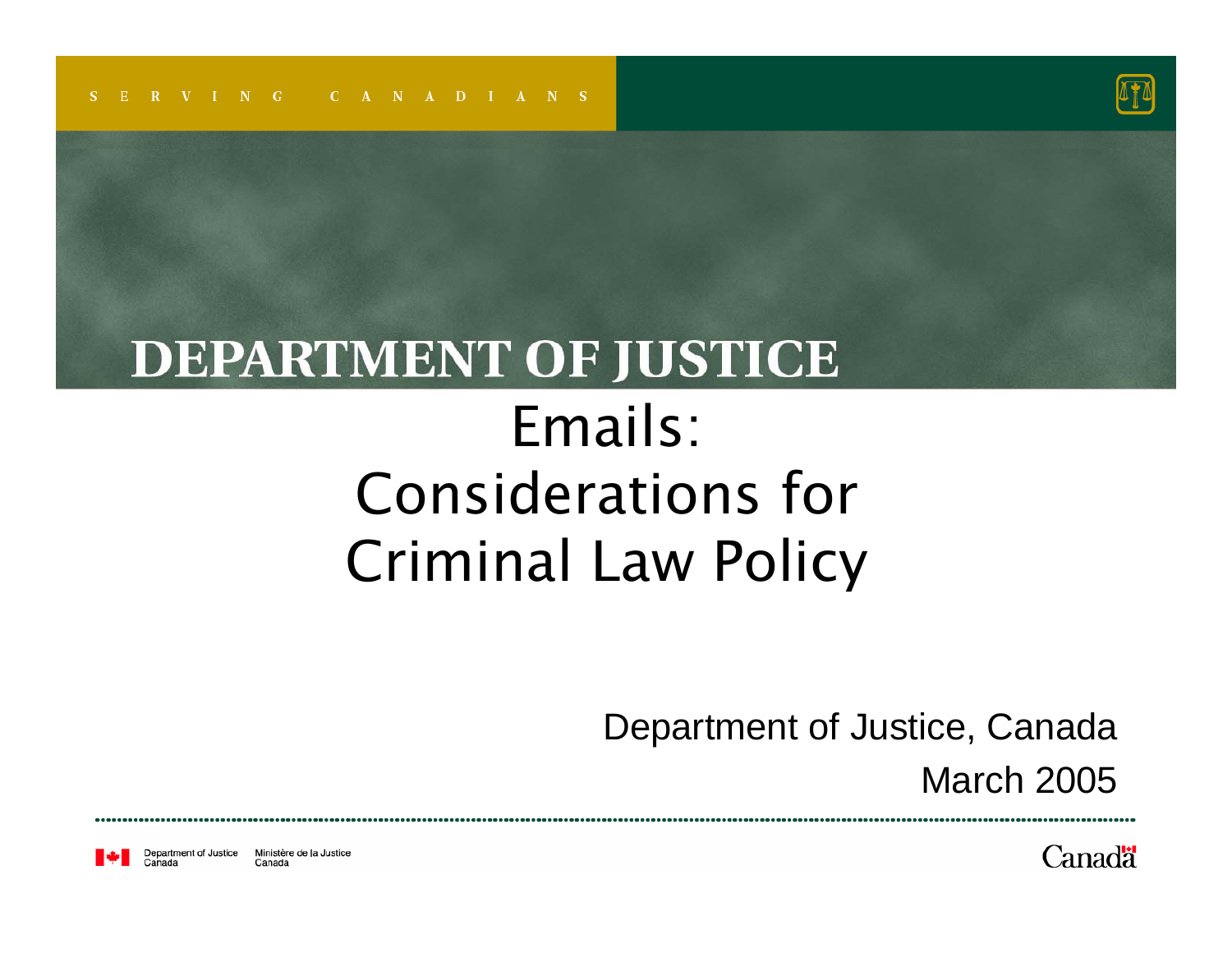

#### **Background**

- Email goes back to the earlier days of the Internet;
- In some countries, it has become one of the most common ways in which persons communicate;
- Many forms of Internet communications have been broadly adopted:
	- E- commerce
	- –Electronic banking
	- Web surfing, etc.
- Email is a form of evidence that police will increasingly rely upon in the future.

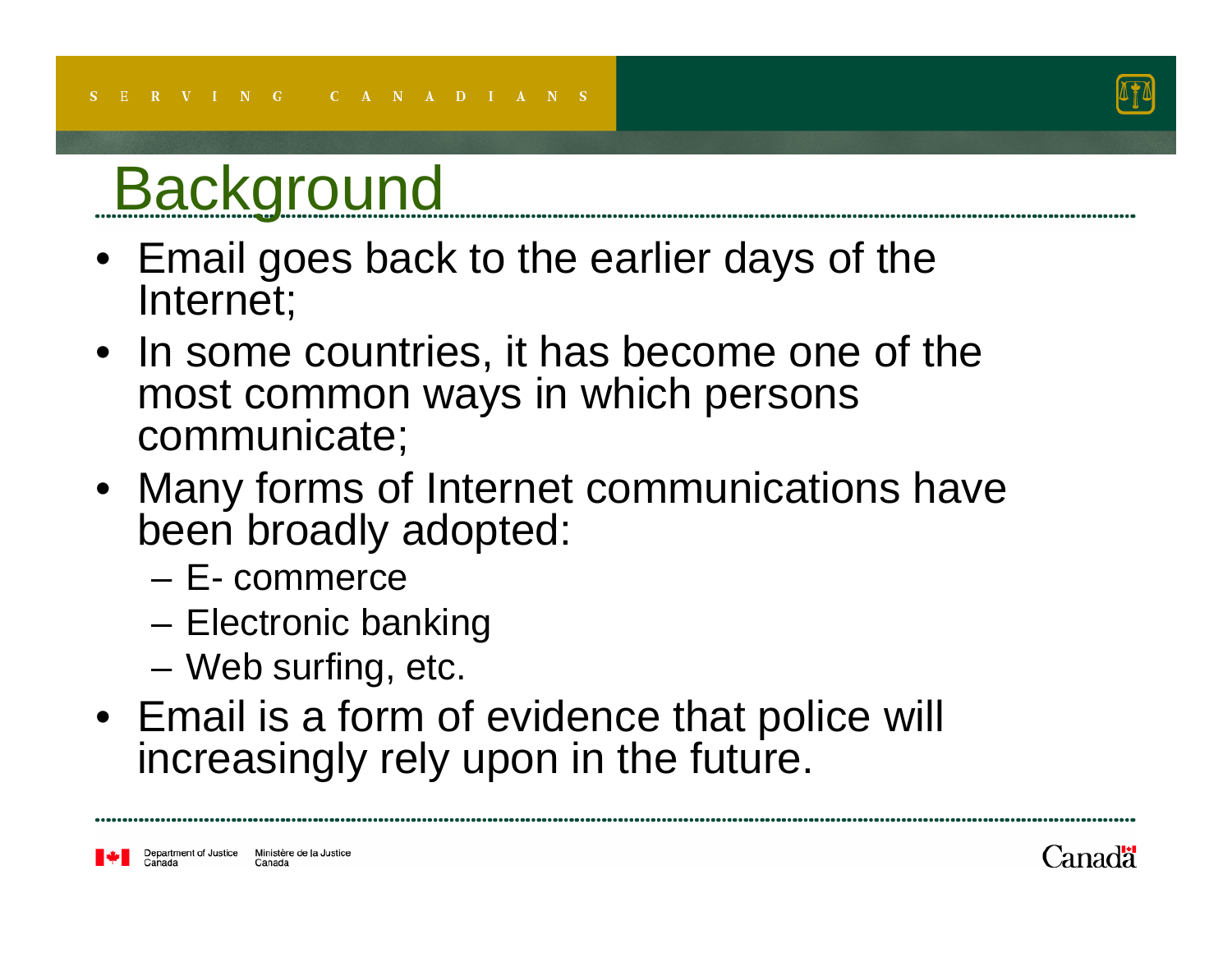

#### Legal issues: Interception or Seizure?

- Current law allows for interception of private communications and search and seizure of data under different regimes;
- Considering email communications are analogous to both telephone communications and letters, how should law enforcement obtain them?
	- Search and seizure warrant (e.g., letters and data)
	- Interception order (e.g., phone communications)
- Most countries, including Canada, have more significant safeguards for the obtaining of interception orders than for the obtaining of search warrants.

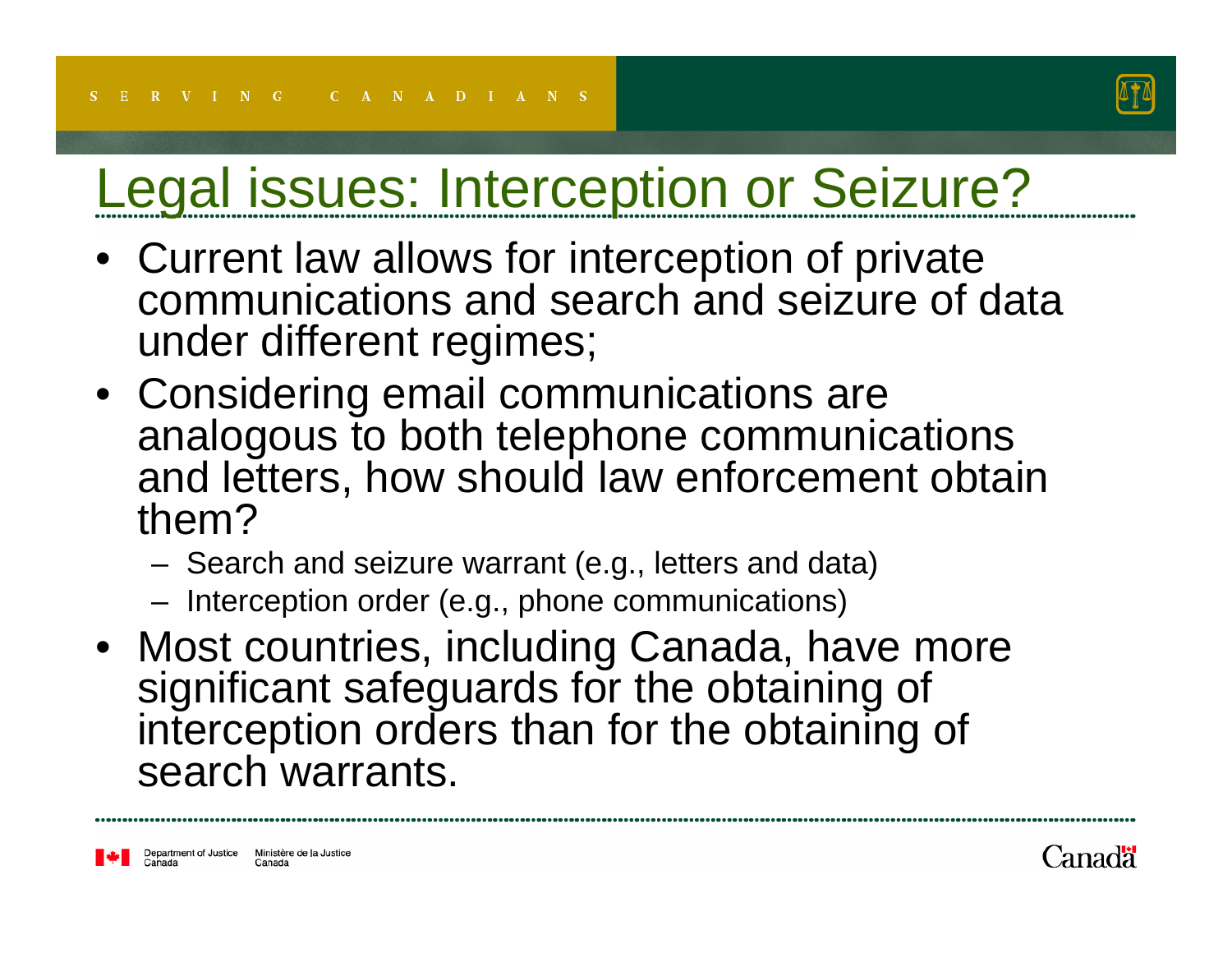

#### Legal Issues: Interception or Seizure? (cont.)

#### Technically, it is possible to acquire an email at several locations:

- 1a. During input at the keyboard of the sender;
- 1b. While message is stored on sender's computer;
- 2. During transmission between the sender's computer and the mail server of his ISP;
- 3. During temporary storage for processing on the server of the sender's ISP;
- 4. During the transmission between the sender's ISP and the recipient's ISP;
- 5. During temporary storage at the mailbox server of the recipient's ISP;
- 6a. During the reception by the recipient of the sender's message: transit from recipient's mailbox server to recipient;
- 6.b Message under recipient's control (temporary or permanent storage).

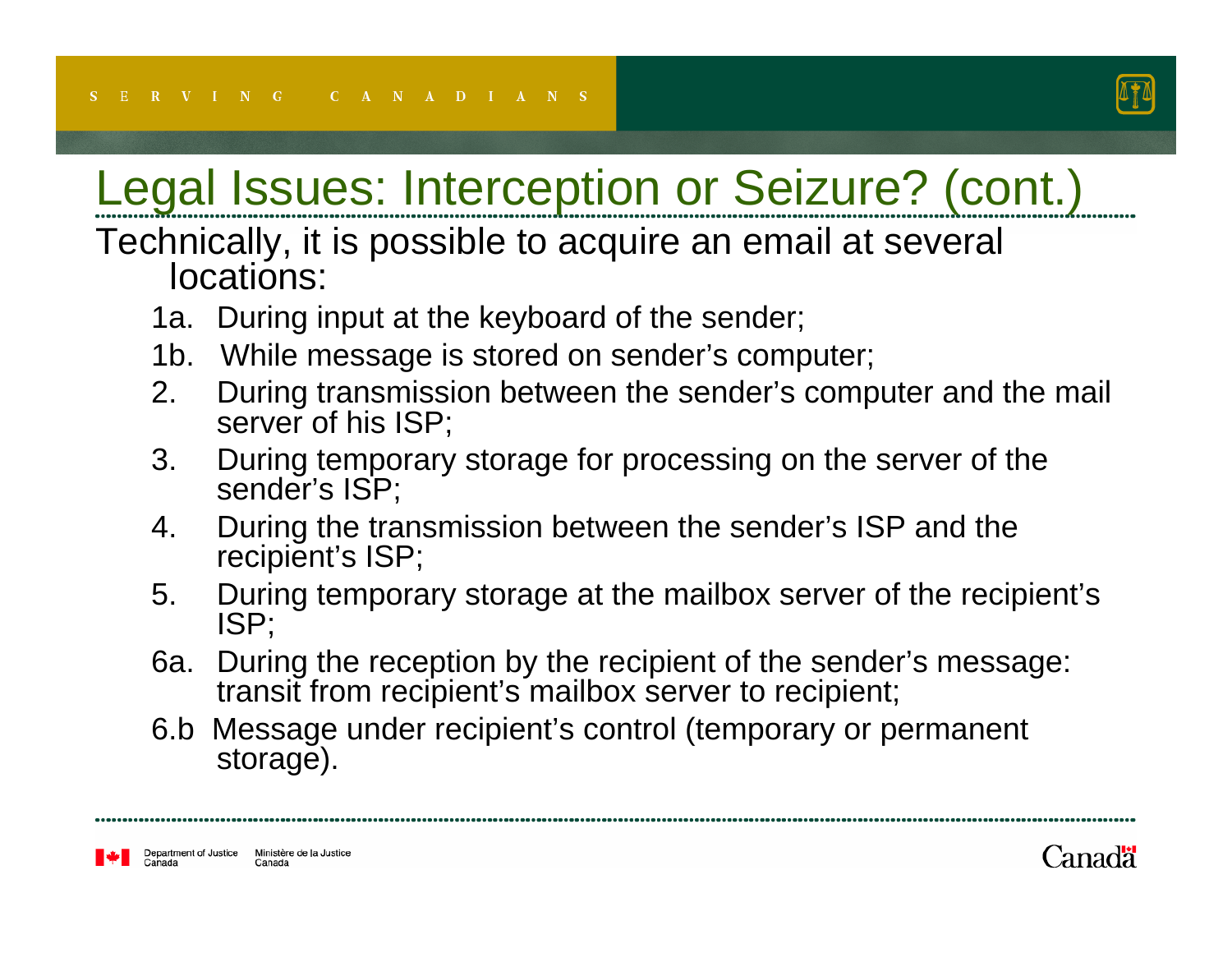

#### Legal Issues: Interception or Seizure? (cont.)

- Probably interception for 1a, 2, 4 and 6a;
- Probably seizure when email is located on the computer system;
- What about when the email is at either the sender or recipient's ISP?
	- Should an interception only be used when the email is actually "in transit" and not while it is "stored"?
	- Does the email cease to be a private communication because it is stored in a location?

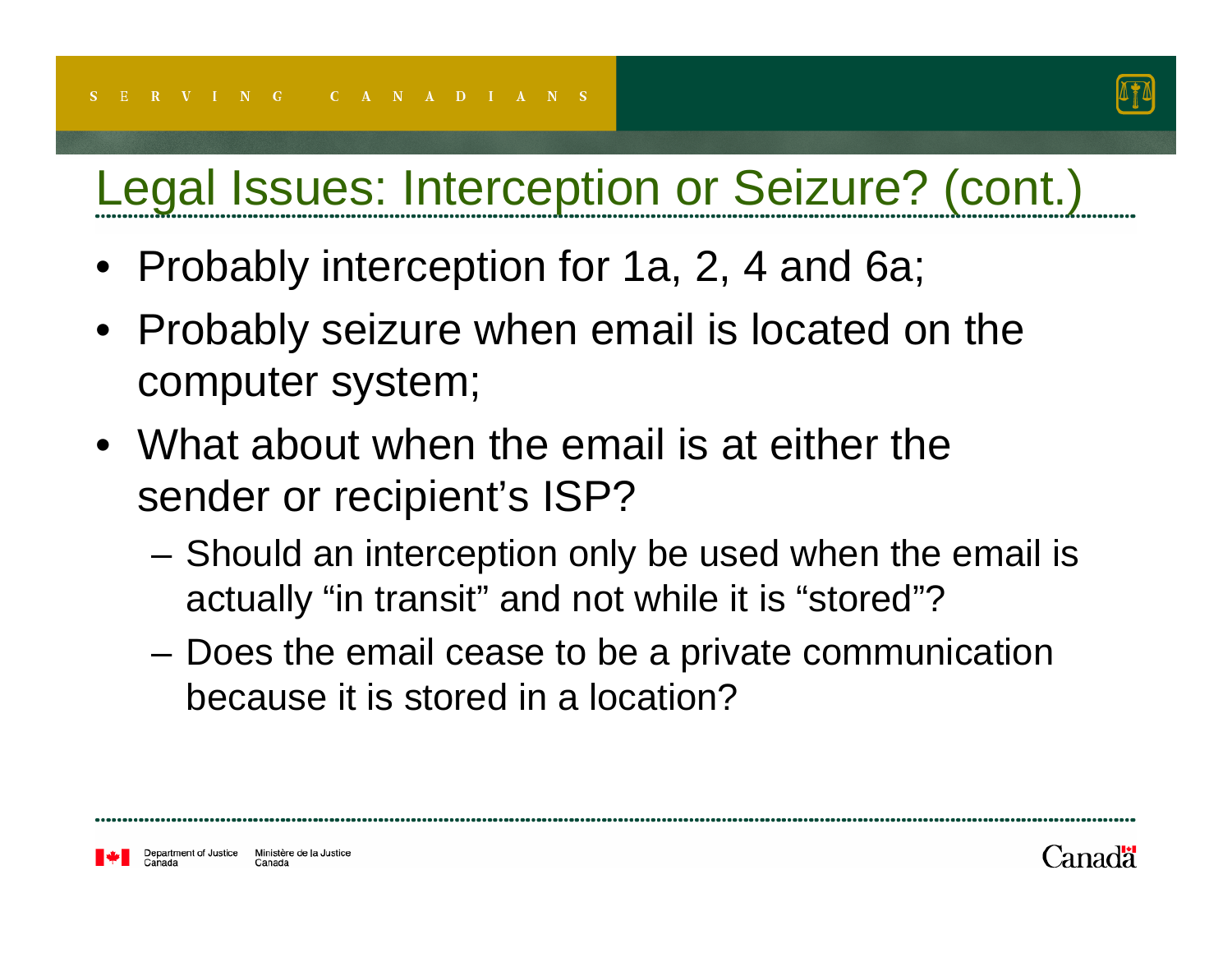

### Voice & Text: Differences & Similarities

- • The main difference between voice and written communications appears to be ephemerality (the question of an intentional record);
- However, the raw material of a text or a voice transmitted on a network is likely to be similar, first because the communication is digitized; second because more and more service providers migrate to packet mode delivery for all forms of communication;
- Both voice and text can be sent by a personal computer just as both can be sent by a cell phone;
- $\bullet$  **Do voice and text communications attract the same reasonable expectation of privacy?**

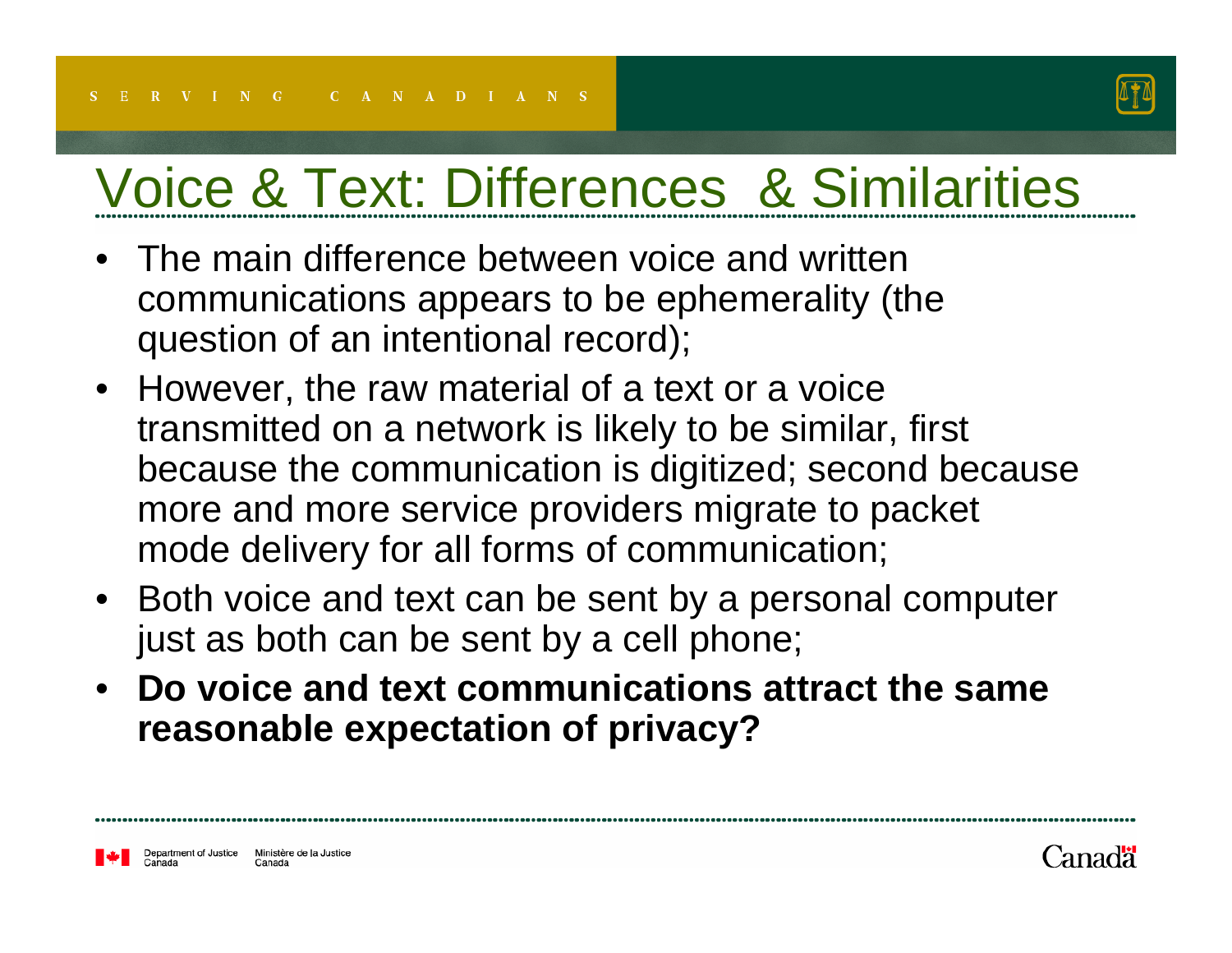

# Reasonable Expectation of Privacy

- $\bullet$  The Current *Criminal Code* definition of "private communication" provides that a communication is private when it is made under circumstances in which it is reasonable for theoriginator to expect that it will not be intercepted by any other person than the person intended by the originator to receive it;
- $\bullet$  Courts have stated that reasonable expectation of privacy is an objective standard;
- $\bullet$  Some individuals argue that email does not attract a reasonable expectation of privacy because it is easy to intercept or by nature of the technology it is always being intercepted (given definition of "intercept" and the nature of store-and-forward technologies as such);
- $\bullet$  Consider 3 hypothetical scenarios:
	- –Interception by personnel accessing mail servers
	- Interception in a large corporation
	- Interception by neighbours

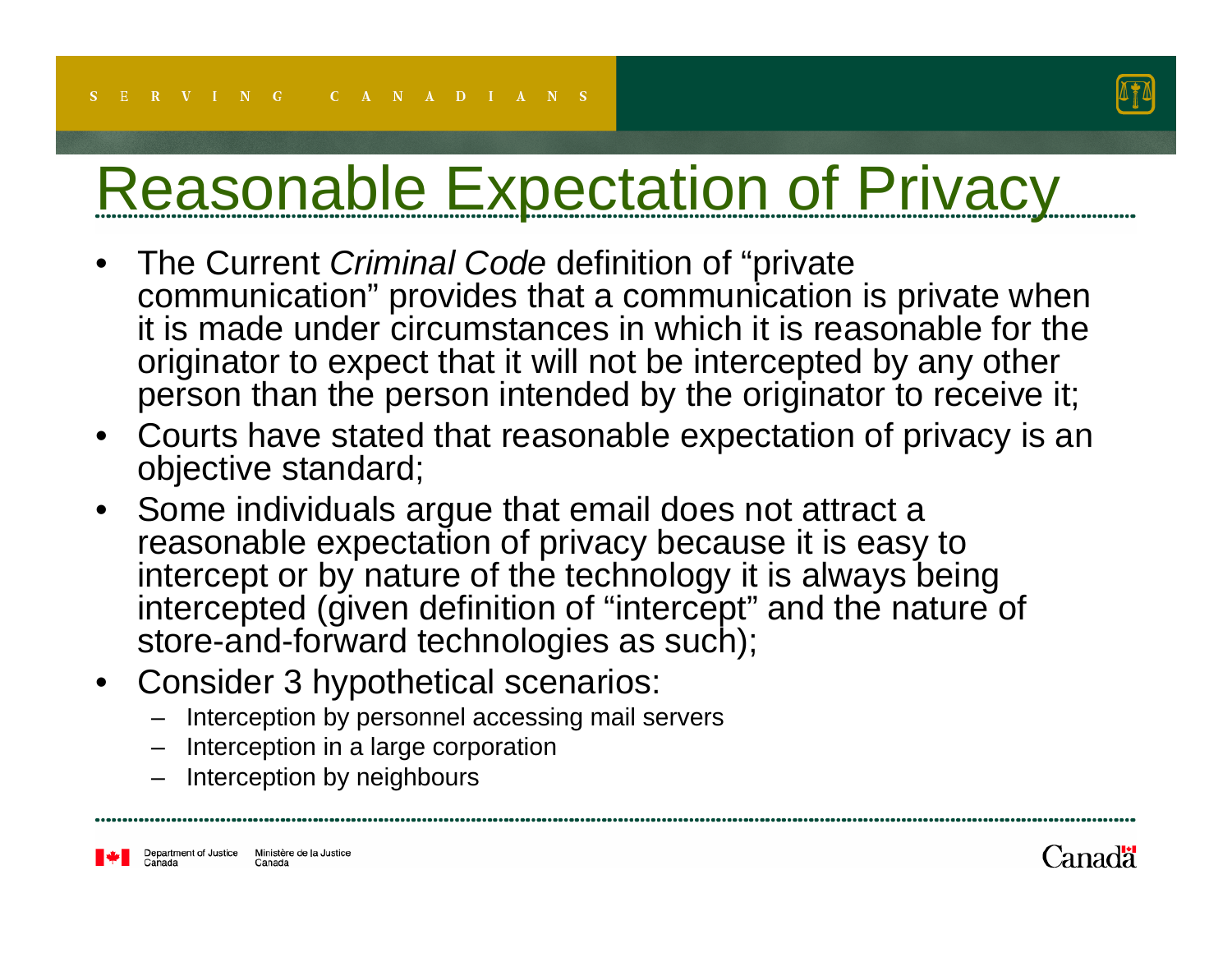

#### 1. Interception by Mail Server Personnel

- • One argument is that an email passes through multiple mail servers (e.g., at sender's ISP and recipient's ISP, possibly relays in between) and can be intercepted at these points by personnel operating those servers or relays;
- In the world of voice telephony, by analogy, it is possible for personnel with access to switching equipment or curb-side pedestals to intercept phone calls: this did not diminish expectation of privacy;
- In fact, it led to the exemption in  $s.184(2)(c)$  some other exemptions in s.184(2) follow similar rationale.

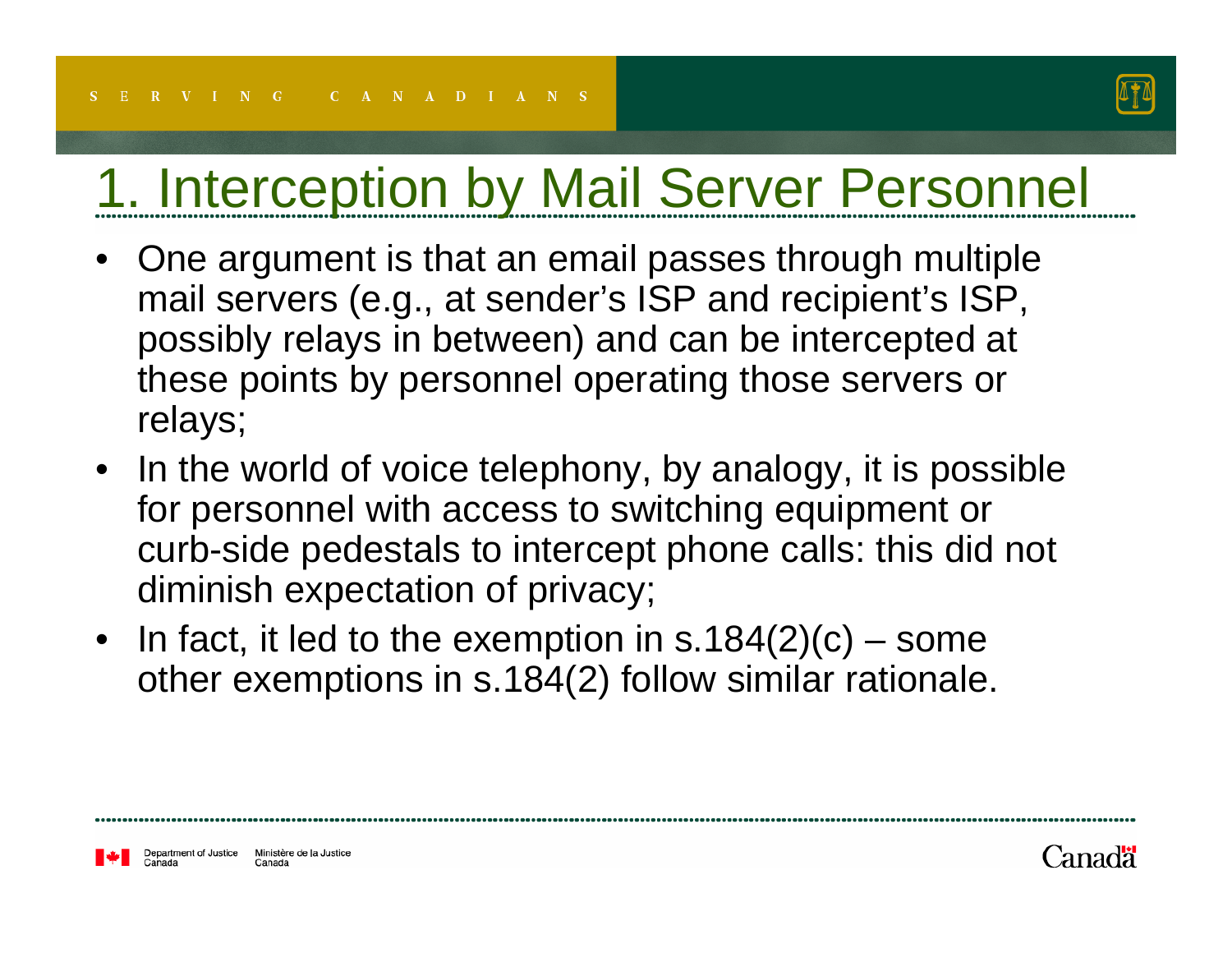

# 2. Interception in Large Corporation

- Excluding informatics personnel, is it objectively reasonable to believe that anyone in a corporation could intercept the email of someone else in that corporation?
- Knowing about the existence of packet sniffers does not mean knowing how to deploy one in the real world;
- Those that would know how might not be able to load a packet sniffer if the company had even minimal access rights preventing the local desktops from installing software
- If they could load a sniffer the location where it is loaded is significant: they might only acquire some corporate email but there could be constraints on acquiring other corporate email (different mail servers, different LAN segments, etc.).

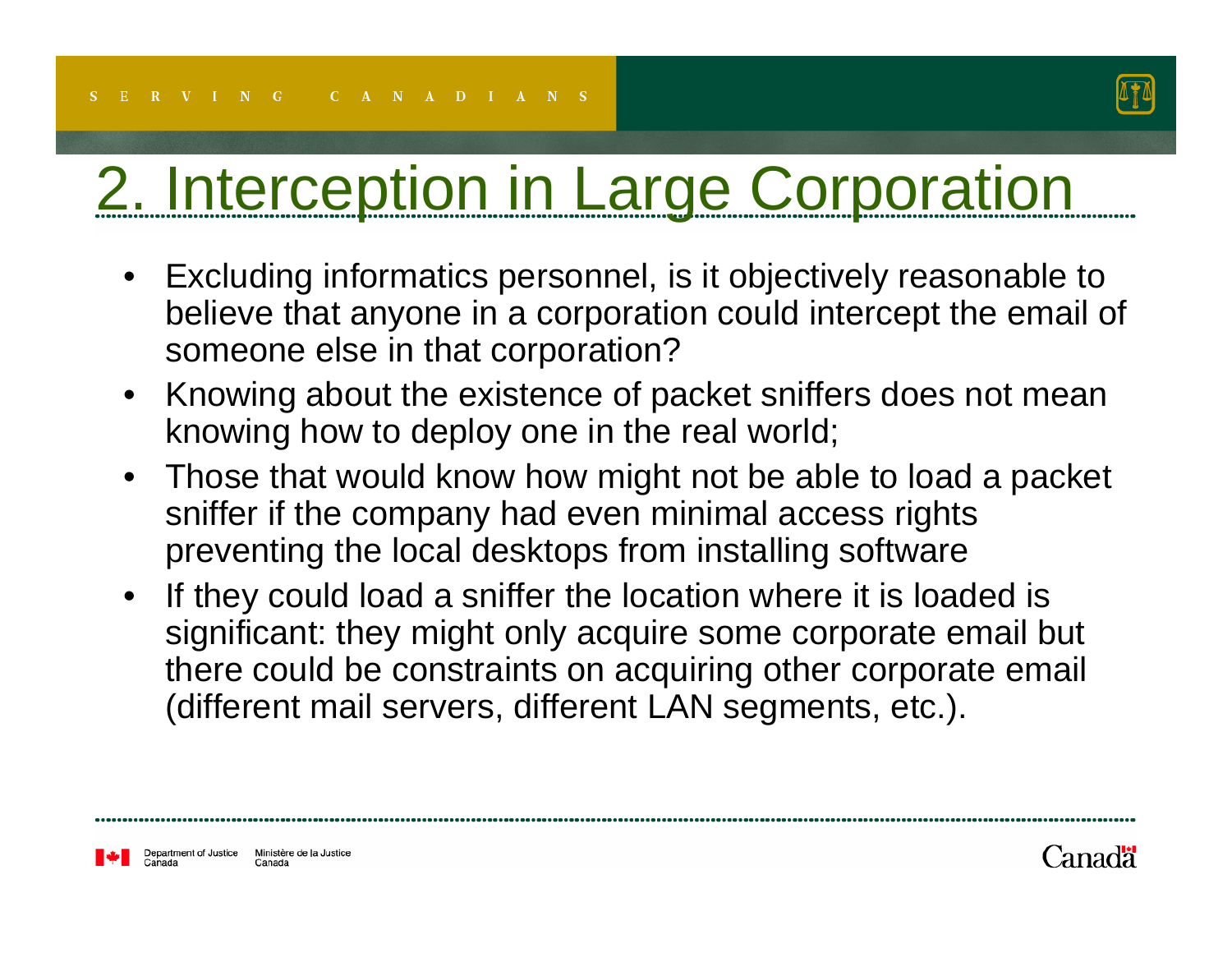

# 3. Intercepting Your Neighbour?

- • Is it easy for the average Canadian to intercept their neighbour's email?
- The simple fact of different Internet access providers serving the same neighbourhood raises an obstacle
- The fact that some teenage hackers could hack a mail server should not diminish an objective expectation of privacy;
- • It is possible for someone to break and enter into a home and plant a home-made or store bought listening device but that does not diminish one's expectation of privacy in one's home.

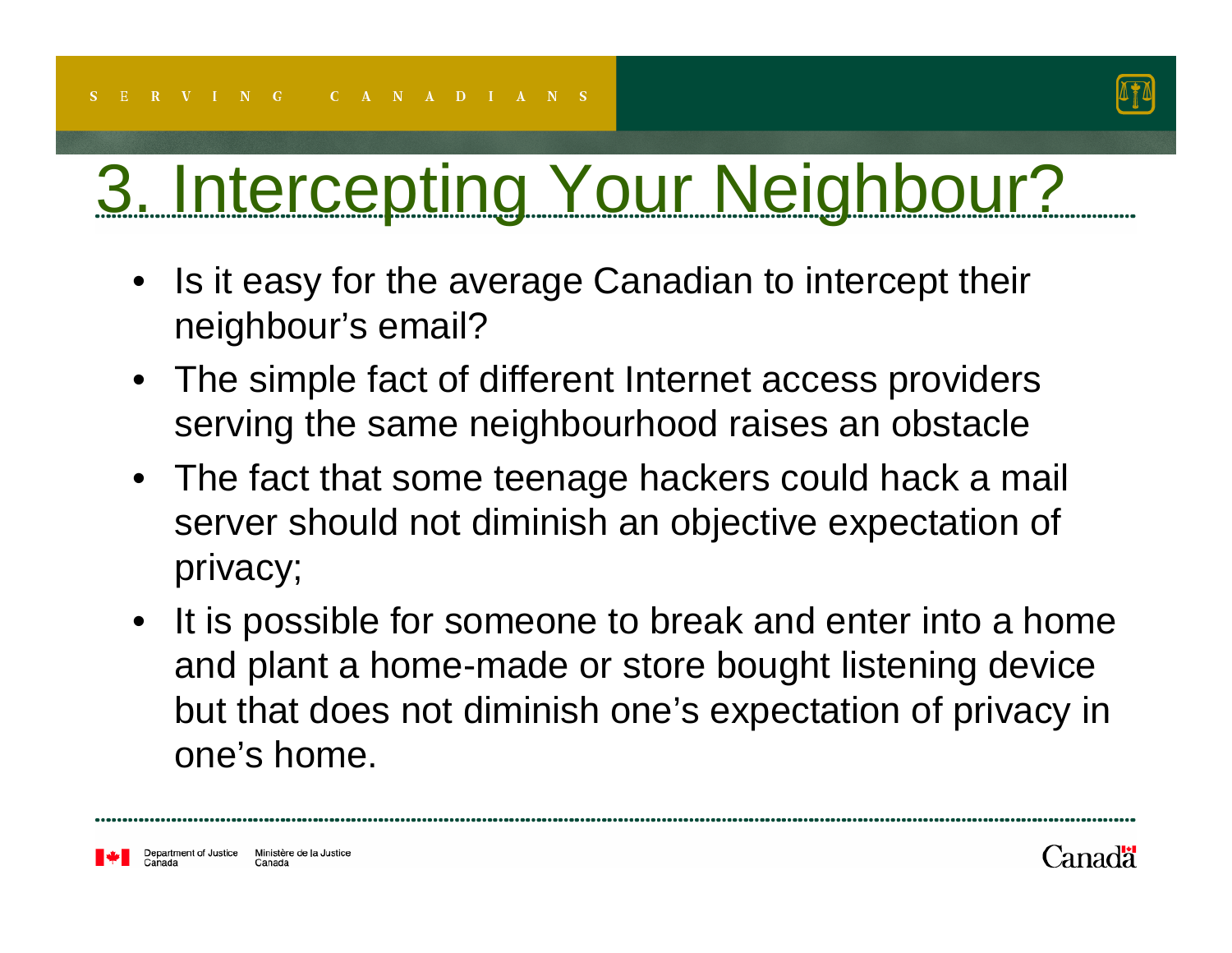

### Intercepting Email: Cell Phone Analogy

- • If there were no objective standard for a reasonable expectation of privacy with respect to email, the situation would have to be analogous to the situation of analog cell phones;
- Email transmission is similar to telephony:
	- often it is wireline and the risks of interception are not dissimilar;
	- sometimes it is broadcast (wireless LANs or WiFi), which may introduce analogous circumstances of diminished expectation of privacy with respect to some radio-based telephony;
- If the WiFi security protocols (WPA, WPA2) are implemented, then it would be equivalent to "radio-based telephone communication that is treated electronically or otherwise for the purpose of preventing intelligible reception by any person other than the person intended by the originator to receive it".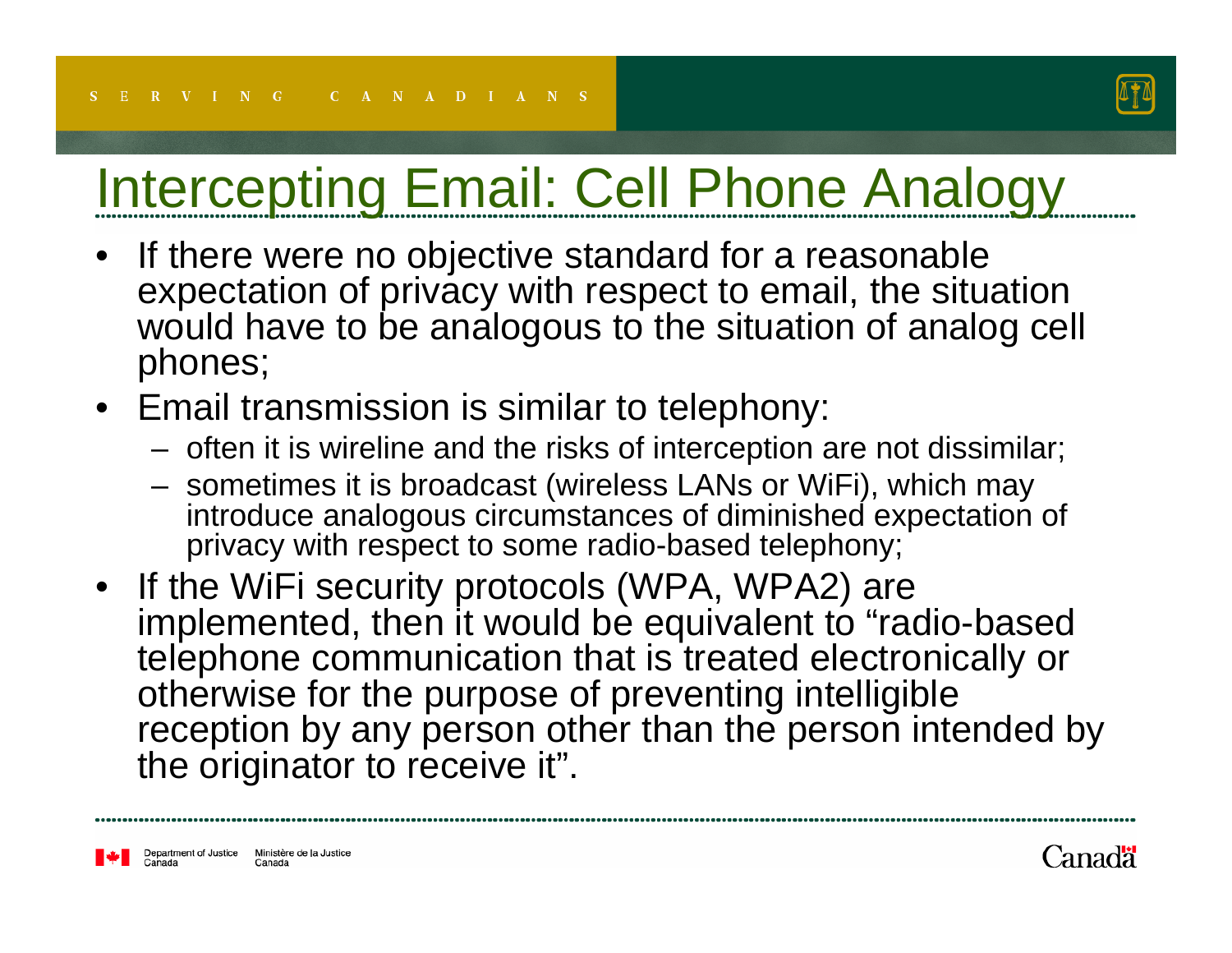

## Interception of Email - Other Countries

- United States
	- – Acquisition of the contents of the communication must be contemporaneous with the communication;
	- Does not apply to the electronic storage of email or data prior to its receipt.
- United Kingdom
	- An interception occurs when a person intercepts a communication in the course of its transmission;
	- In the course of its transmission includes any time when it is stored on the transmission system for the intended recipient to collect or access it.

Ministère de la Justice Department of Justice Canada

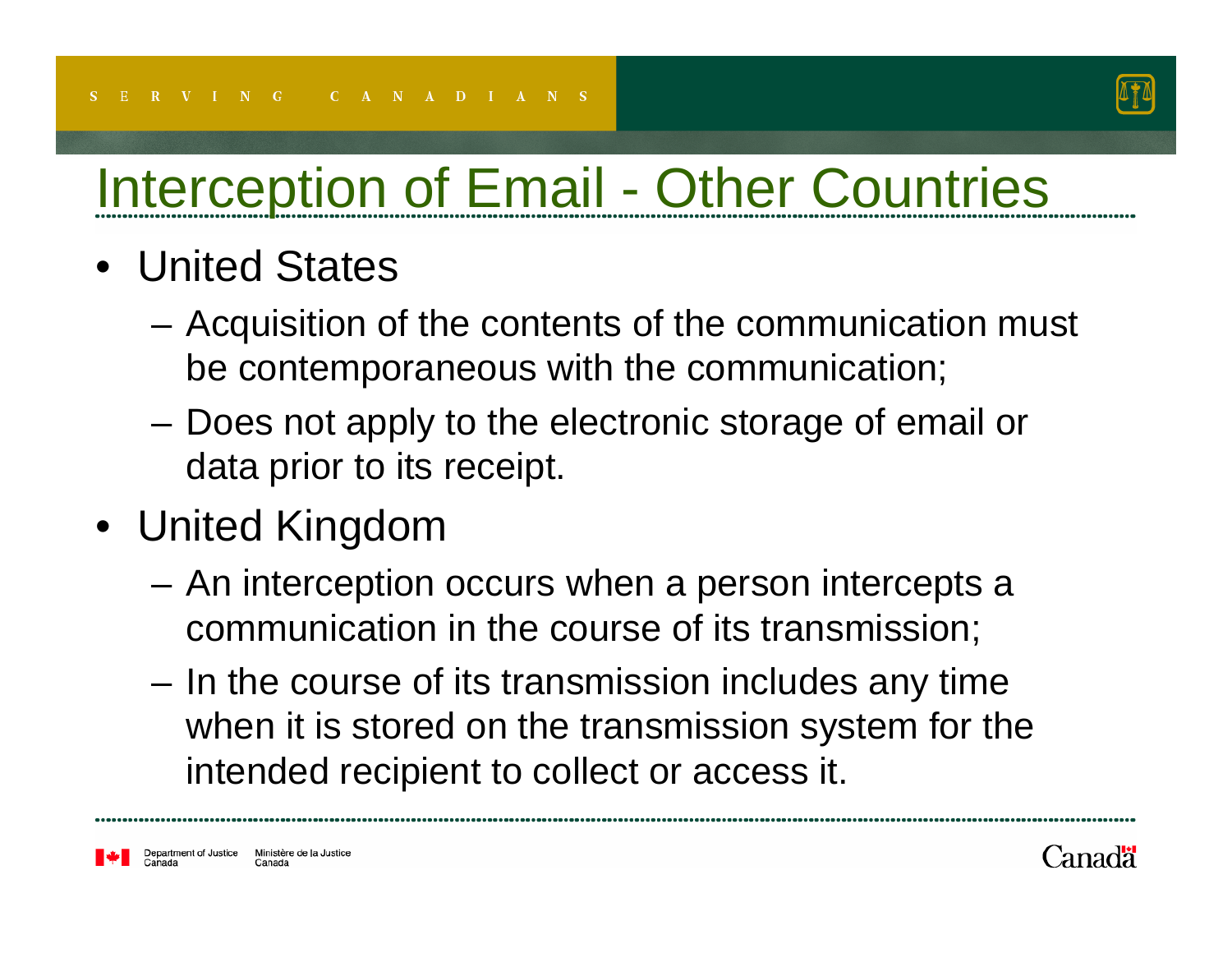

#### Interception of Email - Other Countries (cont.)

- Australia
	- – Consists of listening to or recording, by any means, such a communication in its passage over a telecommunications system.
	- Communications temporarily stored during transit are considered in passage over a telecommunications system.
- New Zealand
	- – Intercept includes to "hear, listen to, or record, monitor, or acquire the private communication while it is taking place".

Ministère de la Justice Department of Justice Canada